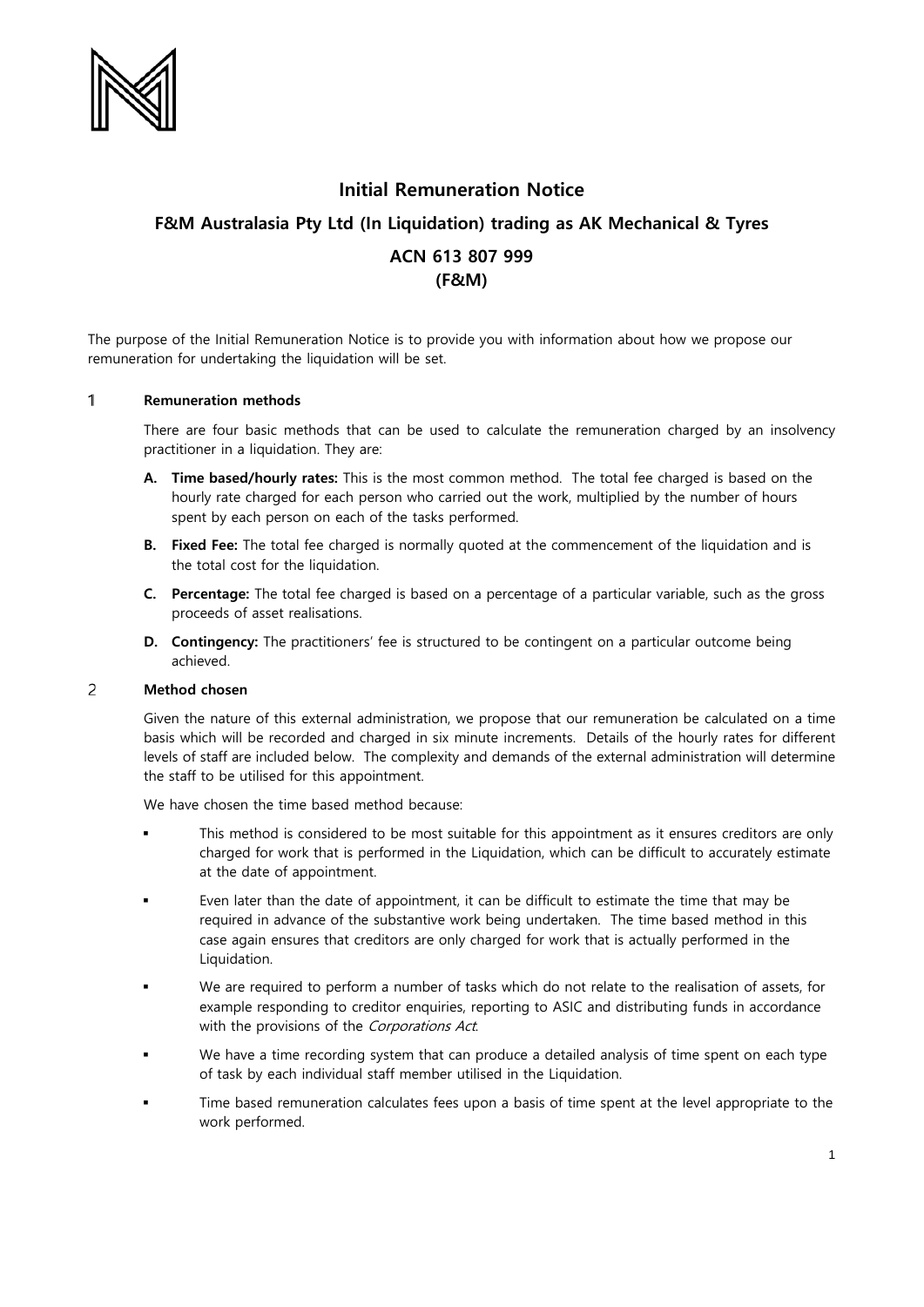

#### $\mathsf{3}$ **Explanation of Hourly Rates**

The rates for our remuneration calculation are set out in the following table, together with a general guide showing the qualifications and experience of staff engaged in the liquidation and the role they take in the liquidation. The hourly rates charged encompass the total cost of providing professional services and should not be compared to an hourly wage.

| <b>Title</b>      | <b>Description</b>                                                                                                                                                                                                                                                                | Hourly rate<br>(excl GST) |
|-------------------|-----------------------------------------------------------------------------------------------------------------------------------------------------------------------------------------------------------------------------------------------------------------------------------|---------------------------|
| Appointee/Partner | Registered liquidator, Chartered Accountant or equivalent and<br>generally degree qualified with more than twelve years of<br>experience. Leads assignments with full accountability for<br>strategy and execution.                                                               | \$650                     |
| Director 1        | Generally Chartered Accountant or comparable qualification<br>and degree qualified with more than ten years of experience,<br>including four years of Director or equivalent experience.<br>Autonomously leads complex insolvency appointments<br>reporting to Appointee/Partner. | \$590                     |
| Director          | Generally Chartered Accountant or comparable relevant<br>qualification and degree qualified with more than nine years<br>of experience. Autonomously leads insolvency appointments<br>reporting to Appointee/Partner.                                                             | \$575                     |
| Senior Manager    | Generally Chartered Accountant or comparable relevant<br>qualification and degree qualified with more than seven years<br>of experience. Self-sufficiently conducts small to medium<br>insolvency appointments and leads major workstreams in<br>larger matters.                  | \$550                     |
| Manager           | Generally Chartered Accountant or comparable relevant<br>qualification and degree qualified with more than five years of<br>experience. Self-sufficiently conducts small insolvency<br>appointments and takes a supervisory role on workstreams in<br>larger matters.             | \$520                     |
| Assistant Manager | Generally Chartered Accountant or comparable relevant<br>qualification and degree qualified with more than three years<br>of experience. Autonomously manages workstream activity<br>within appointments.                                                                         | \$480                     |
| Senior Accountant | Generally degree qualified and undertaking Chartered<br>Accountant's qualification or comparable relevant qualification<br>with more than 16 months of experience. Completes tasks<br>within workstreams and appointments under supervision.                                      | \$430                     |
| Accountant        | Generally degree qualified and undertaking or about to<br>undertake Chartered Accountant's qualification or comparable<br>relevant qualification with less than one year of experience.<br>Assists with tasks within workstreams and appointments under<br>supervision.           | \$350                     |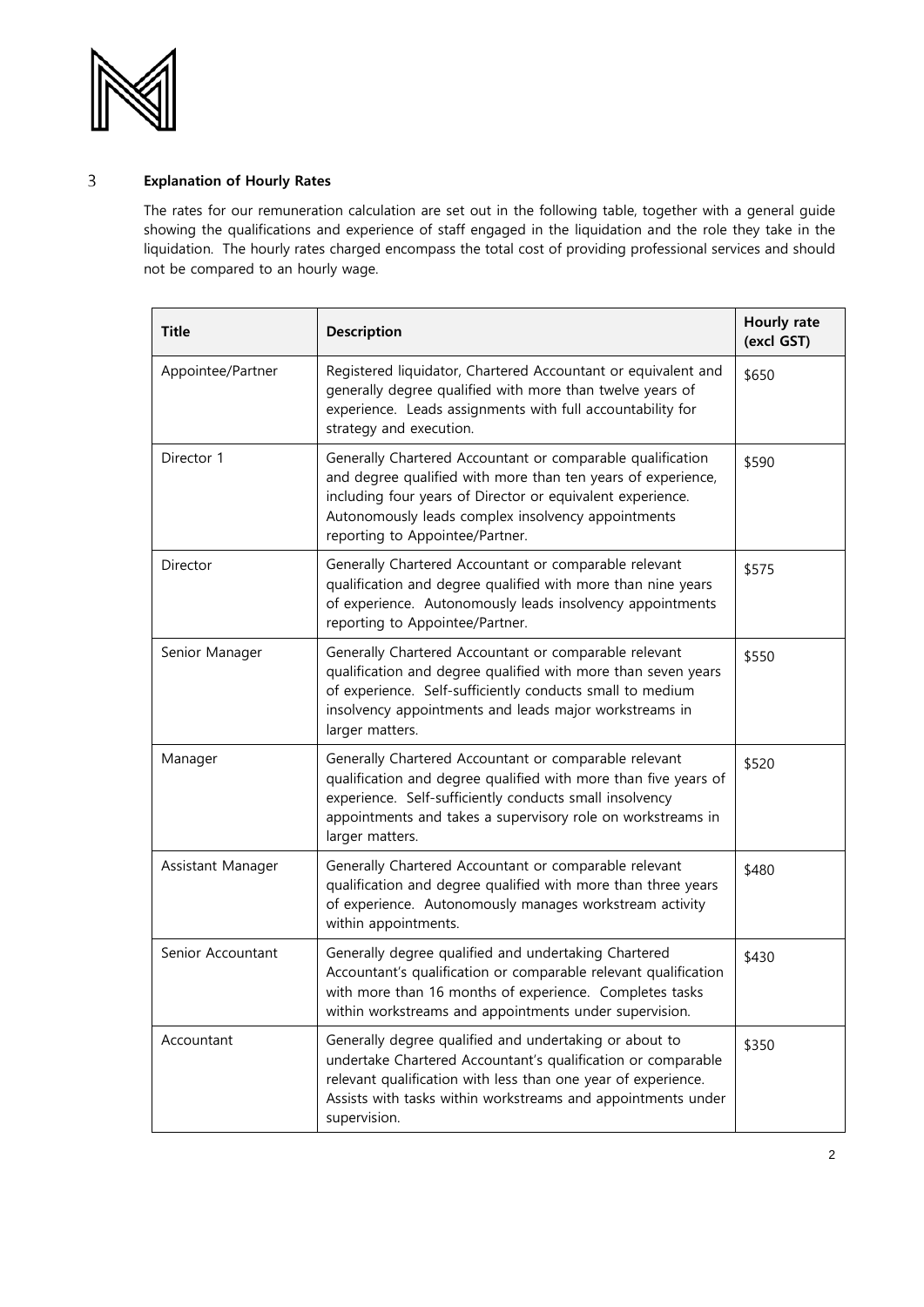

| <b>Title</b>                                    | <b>Description</b>                                                                                                                                                                                                                                                                                      | Hourly rate<br>(excl GST) |
|-------------------------------------------------|---------------------------------------------------------------------------------------------------------------------------------------------------------------------------------------------------------------------------------------------------------------------------------------------------------|---------------------------|
| Undergraduate/Cadet                             | Undertaking relevant degree. Assists with tasks within<br>workstreams and appointments under supervision.                                                                                                                                                                                               | \$210                     |
| <b>Practice Services</b><br>Director            | National Practice Service leaders, generally degree qualified<br>with more than ten years of experience and reporting directly<br>to partners. Technical experts in their specific areas and have<br>team management responsibilities.                                                                  | \$590                     |
| Senior Treasury staff                           | Appropriately experienced and undertakes senior Treasury<br>activities such as oversight of the processing of payment of<br>receipts and banking administration. May be responsible for<br>day to day management of projects or operations and may<br>have supervisory responsibility for junior staff. | \$470                     |
| Senior Client<br>Administration and<br>Treasury | Appropriately experienced and undertakes senior level<br>administrative support activities or Treasury activities. May be<br>responsible for day to day management of projects or<br>operations and may have supervisory responsibility for junior<br>staff.                                            | \$370                     |
| Administration                                  | Appropriately experienced and undertakes support activities<br>such as meeting coordination and preparation of materials<br>where it is efficient and appropriate to do so.                                                                                                                             | \$200                     |

McGrathNicol reviews its hourly rates on either 31 December or 30 June. Creditors will be advised of any change to the hourly rates for this external administration.

#### **Estimated remuneration**  $\overline{4}$

Subject to the assumptions set out below, we estimate that this liquidation may involve remuneration for the practioners of approximately \$25,000. The following variables have a significant effect on this estimate:

- uncertainty around the timing and manner of realisation of F&M's assets;
- the time that may be required to obtain books, records, funds and assets (if any) from the parties that hold them;
- the level of co-operation provided by the director and former employee of F&M;
- the number and value of claims that may be received in the liquidation and work that may be required to adjudicate on those claims for voting and/or dividend purposes;
- work that may be required to distribute funds to creditors;
- investigations that may be required to ascertain the existence and location of any other assets, including potential legal actions that may be available to the external administrator;
- where viable legal claims are identified, the timeframe to resolution becomes very significantly impacted by the conduct of the defendant and their willingness to resolve the claim by a negotiated settlement, as well as Court timeframes, both of which are difficult to predict; and
- any identified matters that are required to be reported to statutory authorities such as ASIC.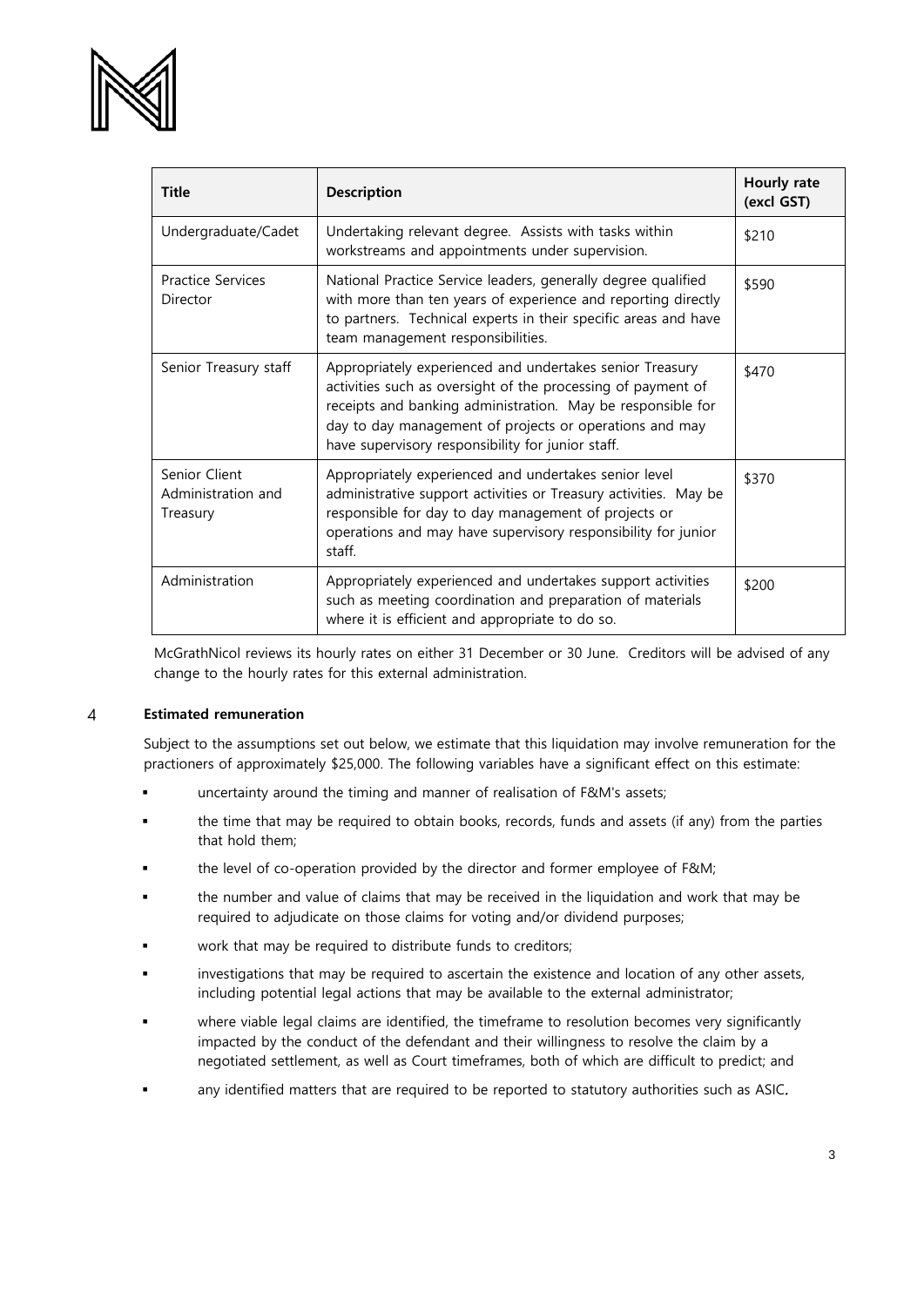

#### 5 **Disbursements**

Disbursements are divided into two types:

- **External disbursements** these are recovered at cost. Examples are travel, accommodation, postage, advertising, couriers and search fees.
- **Internal disbursements** these disbursements are charged at a rate which recoups both fixed and variable costs and may include an element of profit or advantage to the External Administrator or a related party of the External Administrator. Examples are printing and data storage. The recovery of these costs must be on a reasonable commercial basis. Details of the basis of recovery of each of these costs is discussed below.

We are not required to seek creditor approval for disbursements paid to third parties where I am recovering at cost what was incurred on behalf of the administration, but must account to creditors. We must be satisfied that these disbursements are appropriate, justified and reasonable.

We are required to obtain creditor's consent for the payment of a disbursement where we, or a related entity of ours, may directly or indirectly obtain a profit. In these circumstances, creditors will be asked to approve our disbursements prior to these disbursements being paid from the liquidation.

Details of the basis of recovering disbursements in this external administration are provided below.

For clarity, it is noted that any time costs of any employee of McGrathNicol or any associated entity will be reported as part of our remuneration, for which approval may be sought.

| Disbursement type                                                        | Rate<br>(GST exclusive)                                                        |  |  |
|--------------------------------------------------------------------------|--------------------------------------------------------------------------------|--|--|
| <b>External disbursements</b>                                            |                                                                                |  |  |
| Postage                                                                  | At cost                                                                        |  |  |
| Stationery and other incidental disbursements                            | At cost                                                                        |  |  |
| Conference call phone charges                                            | At cost                                                                        |  |  |
| Searches                                                                 | At cost                                                                        |  |  |
| Advertising                                                              | At cost                                                                        |  |  |
| Courier                                                                  | At cost                                                                        |  |  |
| Staff per diem travel allowance*                                         | \$89.00 per day**                                                              |  |  |
| Staff vehicle use                                                        | \$0.72 per km <sup>**</sup>                                                    |  |  |
| ASIC user pays levy                                                      | At cost                                                                        |  |  |
| Internal disbursements (that may have an element of profit or advantage) |                                                                                |  |  |
| Data processing $-$ data loading & processing fee                        | \$20-\$60 per gigabyte (GB)***, minimum<br>\$3,000 for matters less than 50GB. |  |  |

### Basis of disbursement claim